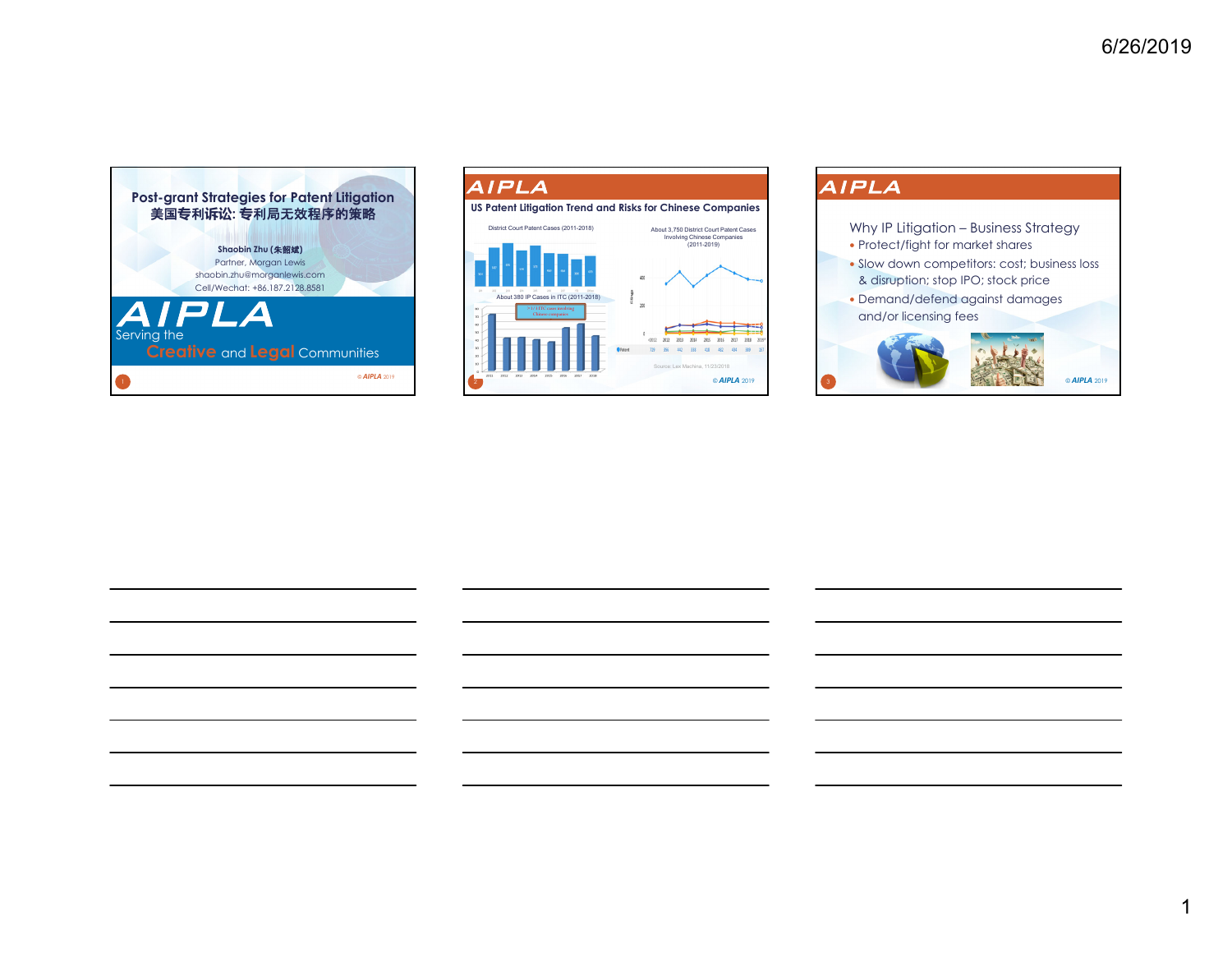© *AIPLA* <sup>2019</sup>

# AIPLA **How can a patent owner strengthen its patent before litigation?**  Supplemental Examination Reissue *Ex Parte* Reexamination ("EPR") Continuation or continuation-in-part

© *AIPLA* <sup>2019</sup>

### AIPLA

### Supplemental Examination

 35 U.S. Code § 257(a): "A patent owner may request supplemental examination of a patent in the Office to **consider, reconsider, or correct information believed to be relevant to the patent**"

© *AIPLA* <sup>2019</sup>

## AIPLA

### Reissue

 35 U.S.C. § 251: "Whenever any patent is, through error, **deemed wholly or partly inoperative or invalid**, . . . the Director shall, on the surrender of such patent . . ., reissue the patent . . . for the unexpired part of the term of the original patent."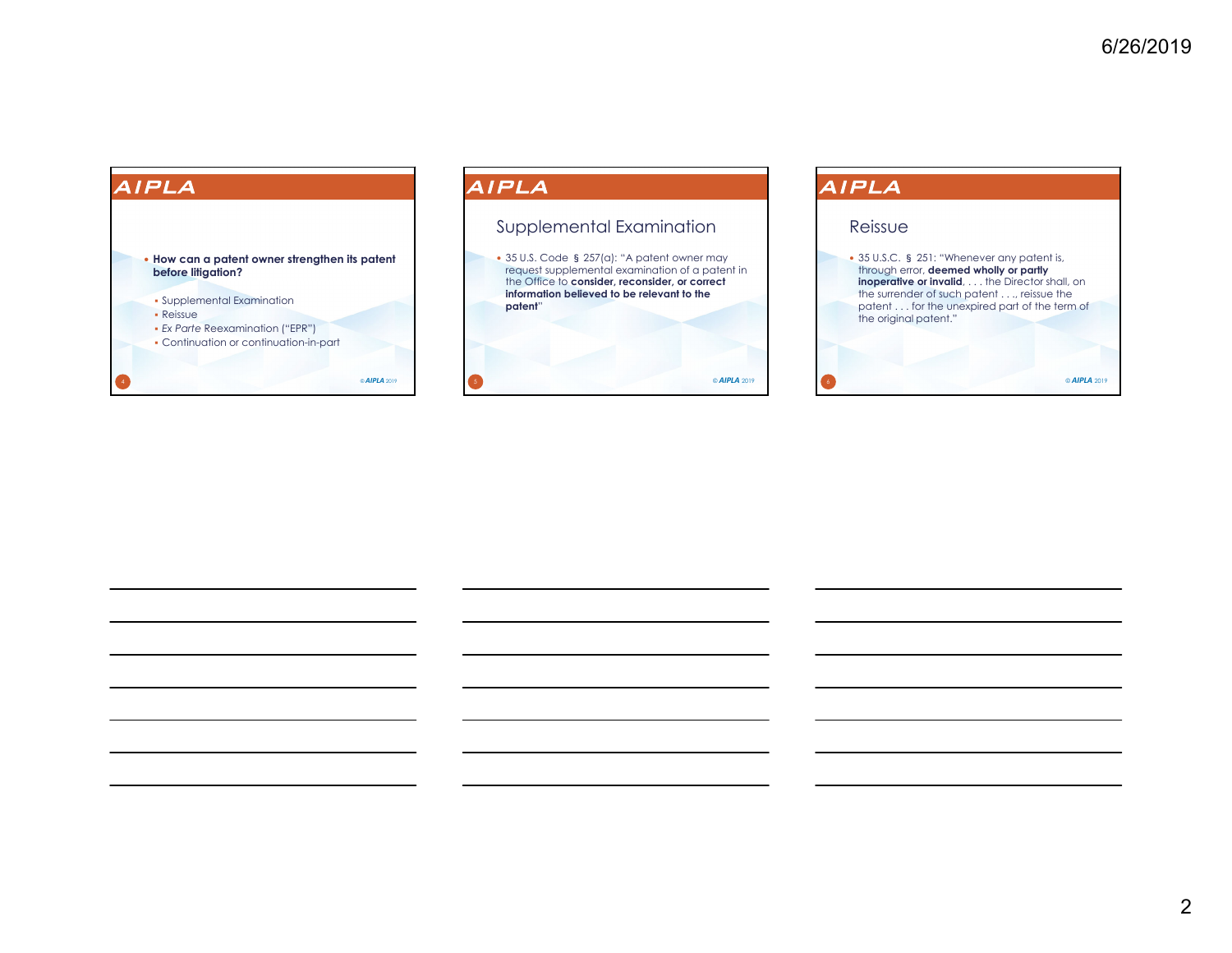### *Ex Parte* Reexamination

- 35 U.S.C. § 302: "Any person at any time may file a request for reexamination by the Office of any claim of a patent on the basis of any prior art"
- 35 U.S.C. § 303(a):"the Director will determine whether a **substantial new question of patentability affecting any claim** of the patent concerned is raised"

| <i><b>AIPLA</b></i>                                                                                                                                                                                               | AIPLA              |                                                                |                                                                                 |                                                                           |                                                               |
|-------------------------------------------------------------------------------------------------------------------------------------------------------------------------------------------------------------------|--------------------|----------------------------------------------------------------|---------------------------------------------------------------------------------|---------------------------------------------------------------------------|---------------------------------------------------------------|
| Ex Parte Reexamination                                                                                                                                                                                            |                    | Supplemental<br>Examination                                    | Reissue                                                                         | EPR                                                                       | Continuation                                                  |
| • 35 U.S.C. § 302: "Any person at any time may file<br>a request for reexamination by the Office of any<br>claim of a patent on the basis of any prior art"<br>• 35 U.S.C. § 303(a): "the Director will determine | Purpose            | Cure possible<br>defects relating to<br>inequitable<br>conduct | Cancel, amend, add<br>claims (broadening<br>only within 2 years of<br>issuance) | Cancel claims as<br>unpatentable, or<br>compel<br>narrowing<br>amendments | Obtain stronger, more<br>targeted, and/or broader<br>patent   |
| whether a substantial new question of<br>patentability affecting any claim of the patent                                                                                                                          | Standing           | Patent owner only                                              | Patent owner only                                                               | 3rd party, patent<br>owner, PTO<br>Director                               | Patent owner only                                             |
| concerned is raised"                                                                                                                                                                                              | <b>What Patent</b> | Any patent                                                     | Any patent before<br>expiration                                                 | Any patent                                                                | Based on a pending or<br>allowed parent patent<br>application |
| © AIPLA 2019                                                                                                                                                                                                      |                    |                                                                |                                                                                 |                                                                           | @ AIPLA 2019                                                  |

|                             | Supplemental<br><b>Examination</b>                            | Reissne                                                                                         | <b>FPR</b>                                                                                  | Continuation                                                |
|-----------------------------|---------------------------------------------------------------|-------------------------------------------------------------------------------------------------|---------------------------------------------------------------------------------------------|-------------------------------------------------------------|
| When                        | Any time during<br>enforceability of patent                   | Any time before patent<br>expires                                                               | Any time during<br>enforceability of patent<br>(up to 6 years after lapse<br>or expiration) | Any time during<br>pendency of parent<br>patent application |
| Grounds                     | Any "information believed<br>to be relevant to the<br>patent" | The patent, through<br>error, is considered to be<br>wholly or partly<br>inoperative or invalid | 102 and 103 only, and<br>only patents or printed<br>publications                            | N/A                                                         |
| Standard for<br>Institution | Raises Substantial<br>New Question (SNQ)<br>of patentability  | N/A                                                                                             | Raises Substantial<br>New Question (SNQ)<br>of patentability                                | N/A                                                         |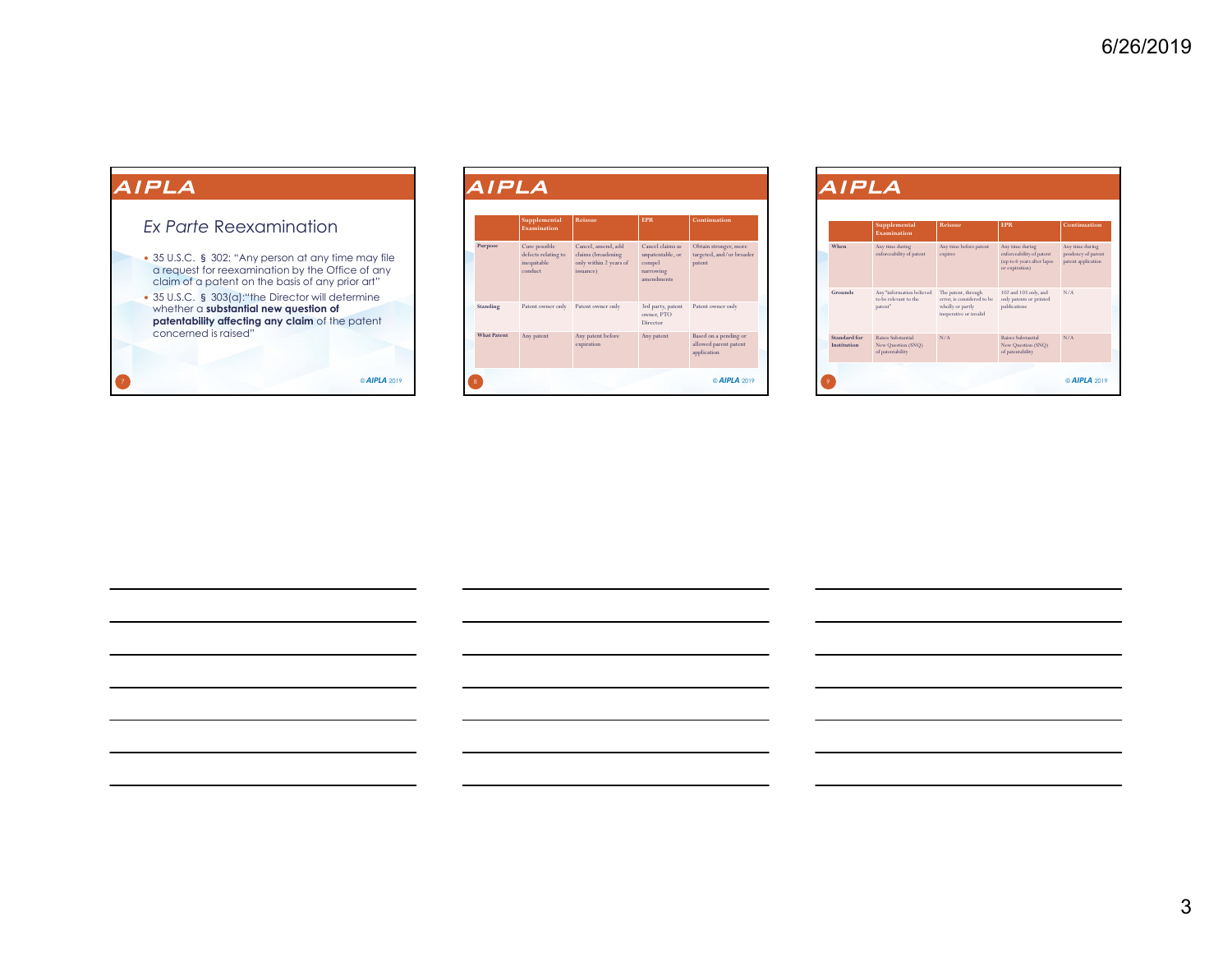|                        | Supplemental<br>Examination                                         | Reissne                                                                    | <b>FPR</b>                                                          | Continuation                                                        |
|------------------------|---------------------------------------------------------------------|----------------------------------------------------------------------------|---------------------------------------------------------------------|---------------------------------------------------------------------|
| <b>Burden of Proof</b> | Preponderance of<br>evidence.                                       | Preponderance of<br>evidence                                               | Preponderance of<br>evidence                                        | N/A                                                                 |
| <b>Before Whom</b>     | <b>Examiner</b>                                                     | Original examiner, if<br>available                                         | CRIL                                                                | Original examiner, if<br>available                                  |
| Estoppel               | None                                                                | None.                                                                      | No legal estoppel                                                   | None                                                                |
| Appeal                 | Only patent owner<br>may appeal to PTAB<br>then.<br>Federal Circuit | Only patent owner<br>may appeal to PTAB<br>then.<br><b>Federal Circuit</b> | Only patent owner<br>may appeal to PTAB<br>then.<br>Federal Circuit | Only patent owner<br>may appeal to PTAB<br>then.<br>Federal Circuit |

### AIPLA Supplemental Examination • Pros Cure patent of inequitable conduct Strengthen claim of validity against assertion of allowance based on incorrect/incomplete information Can consider issues other than 102/103 Determination for institution within 3 months Need not assert inoperative or invalid patent © *AIPLA* <sup>2019</sup>

# AIPLA Supplemental Examination Cons **Expensive**  Likely to find substantial new question of Patentability: *ex parte* reexamination Requires extensive work to file © *AIPLA* <sup>2019</sup>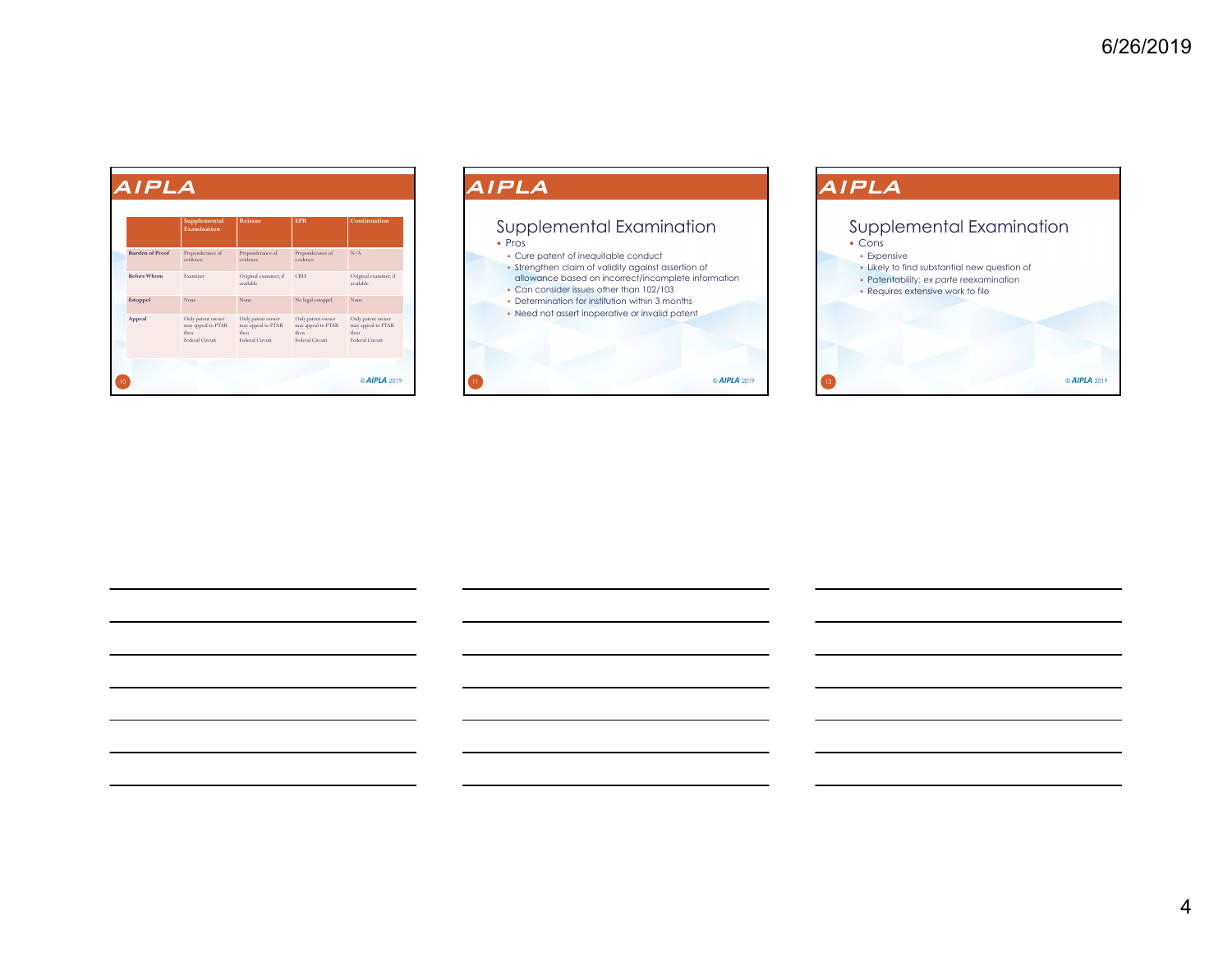



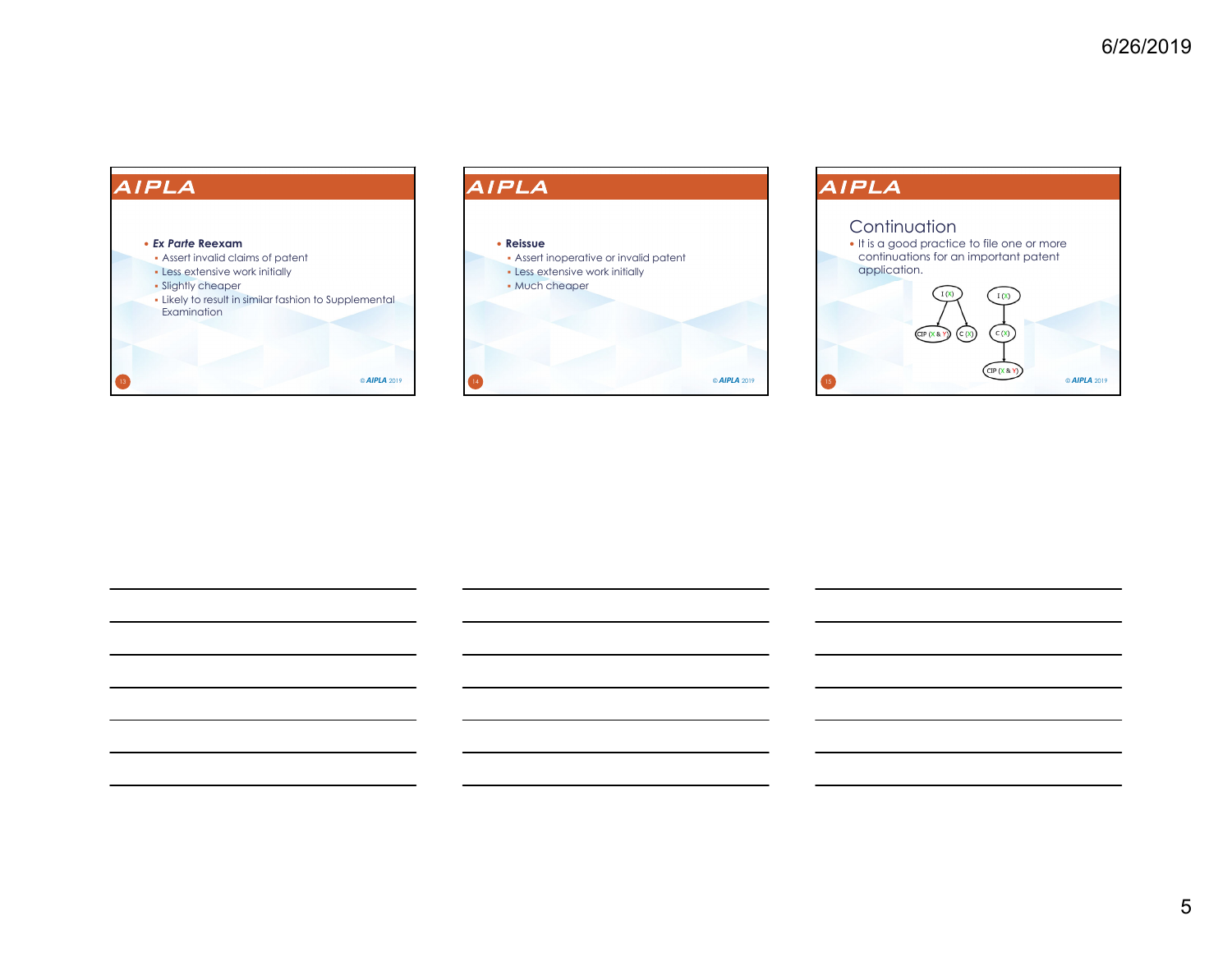# Reissued PatentUS RE41,685 10. A light source comprising: an optical cavity; an optical cavity;<br>a plurality of first light-emitting diodes each of which is a<br>phosphor light-emitting diode that emits white light,<br>each first light-emitting diode comprising a diode<br>encased in a light-transmitting pack encased in a light-ransmitting package.<br>a planelity of second light-emitting diodes each of which<br>emits non-white light, each is calculated in the second light-emitting diodes<br>comprising a diode encased in a light-minimal

© *AIPLA* <sup>2019</sup>

 $-0.229$ 

 $\begin{array}{c} \times 1.29 \\ \times 0.29 \\ \times 0.29 \\ \times 1.29 \\ \times 1.29 \end{array}$ 

 $\begin{array}{r} 0.5 \pm 0.1 \\ 0.3 \pm 0.1 \\ 0.3 \pm 0.1 \end{array}$ 

| AIPLA                                                                                                                |                                                                                   |                    |                 |
|----------------------------------------------------------------------------------------------------------------------|-----------------------------------------------------------------------------------|--------------------|-----------------|
| US 6,381,211 C1                                                                                                      |                                                                                   |                    |                 |
| <b>EX PARTE</b>                                                                                                      |                                                                                   | Case Filing Oate * | Cata Terminated |
| <b>REEXAMINATION CERTIFICATE</b><br><b>ISSUED UNDER 35 U.S.C. 307</b>                                                | TCT Mobile (JS) Ivc. v. WRELESS PROTOCOL INNOVATIONS, INC.<br>PR205/2008 (PDB)    | An 31,205          | Jun. 02.2017    |
| THE PATENT IS HEREBY AMENDED AS                                                                                      | TCT Mobile (201hz, v WRRLESS PROTOCOL INNOVATIONS, INC.<br>PRODUCTION PEND        | An 71 206          | Jun 02 200      |
| <b>INDICATED BELOW.</b>                                                                                              | TCT Mobile Inc. v Moders Protocol Innovations, Inc.<br>PROTECTION PERMIT          | JJ 36 206          | Jun 02 2017     |
| Matter enclosed in heavy brackets [ ] appeared in the<br>patent, but has been deleted and is no longer a part of the | Wreles Pratocol Innovations, Inc. v. TCL Corporation et al.<br>4-15 cv 00918-TXED | 0.1.23.205         | 04.78.300       |
| patent; matter printed in italics indicates additions made<br>to the patent.                                         | Wreles Pratocol Innovations, Inc. v. 276 Corporation et al.<br>6/6cv0099-DE0      | 0.1.23.205         | Jan. 13, 2007   |
| AS A RESULT OF REEXAMINATION. IT HAS BEEN                                                                            | W-LAN Inc. y Apple Inc.<br>6-12-cv-009320 FXED                                    | Dec 06, 2003       | D1.28.396       |
| DETERMINED THAT:<br>Claims 1-10 are cancelled.                                                                       | W-LBV Inc. v Sierra Wreless America, Inc.<br>6.0 cv 0000h (5/20)                  | Dec. 06, 2012      | 04 K 390        |
| New claims 11-203 are added and determined to be<br>patentable.                                                      | WILM Inc. v Alonei Lucert USA Inc. et al.<br>6/8 cv 00521 D(E0)                   | 0.105.200          | Feb. 07, 2014   |
|                                                                                                                      |                                                                                   | @ AIPLA 2019       |                 |

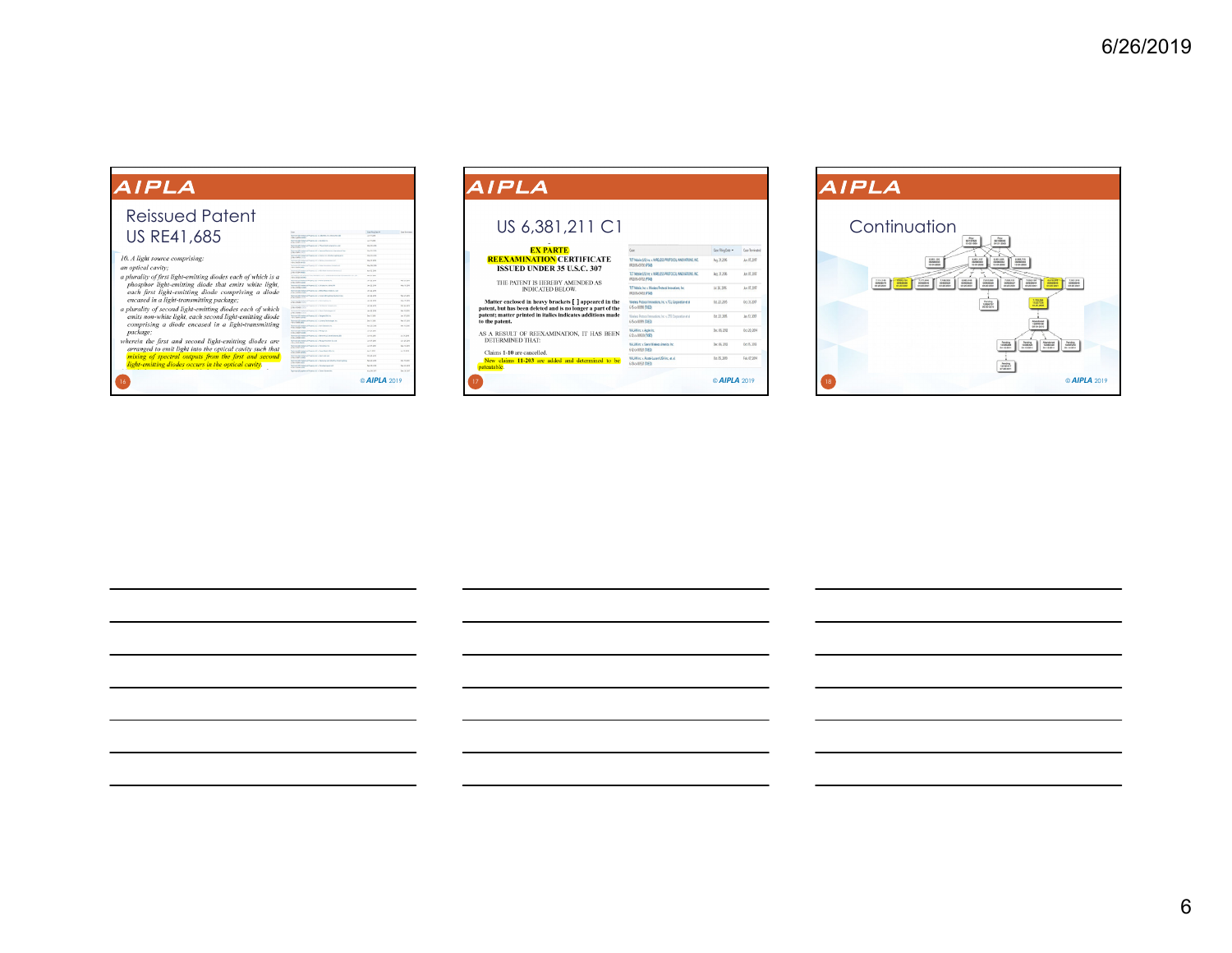**How can an accused infringer challenge the validity of an asserted patent?** 

#### Post-grant Review ("PGR")

#### *Inter Partes* Review ("IPR")

Covered Business Method Review ("CBM")

#### *Ex Parte* Reexamination ("EPR")



|                    | <b>TPR</b>                                                                                                                                          | <b>PGR</b>                                                                                                               | CBM                                                                                                     | <b>FPR</b>                                                                                     |
|--------------------|-----------------------------------------------------------------------------------------------------------------------------------------------------|--------------------------------------------------------------------------------------------------------------------------|---------------------------------------------------------------------------------------------------------|------------------------------------------------------------------------------------------------|
| Standing           | 3rd party:<br>Not filed civil action<br>challenging patent; not<br>served w/complaint >1 yr                                                         | (Same as IPR)                                                                                                            | 3rd party:<br>Sued or charged<br>with patent<br>infringement; not<br>served w/<br>complaint >1 yr       | 3rd party, patent<br>owner, or Director<br>of PTO                                              |
| <b>What Patent</b> | Any patent                                                                                                                                          | Any patent having an<br>effective filing date on or<br>after 3/16/2013                                                   | at least one claim of<br>patent is directed to<br>a "financial product<br>or service"                   | Any patent                                                                                     |
| When               | For pre-AIA patent, any time<br>during enforceability; for AIA<br>patent, 9 months after<br>issuance or reissue of patent,<br>or termination of PGR | Within 9 months<br>of issuance or<br>reissuance of<br>patent having<br>an effective filing date on<br>or after 3/16/2013 | Now until<br>9/16/2020, unless<br>extended.<br>except during<br>period a PGR is<br>available or ongoing | Any time during<br>enforceability of<br>patent (up to 6<br>years after lapse or<br>expiration) |

|                             | <b>IPR</b>                                                       | <b>PGR</b>                                   | <b>CBM</b>                                             | <b>FPR</b>                                                       |
|-----------------------------|------------------------------------------------------------------|----------------------------------------------|--------------------------------------------------------|------------------------------------------------------------------|
| Grounds                     | 102 and 103 only, and<br>only patents or printed<br>publications | Any invalidity ground:<br>101, 102, 103, 112 | Any invalidity ground,<br>except § 102(e) prior<br>art | 102 and 103 only, and<br>only patents or printed<br>publications |
| Standard for<br>Institution | "Reasonable<br>likelihood"                                       | "More likely than not"                       | (Same as PGR)                                          | Raises Substantial<br>New Question (SNQ)<br>of patentability     |
| <b>Burden of Proof</b>      | Preponderance of<br>evidence                                     | Preponderance of<br>evidence                 | Preponderance of<br>evidence.                          | Preponderance of<br>evidence                                     |
| <b>Before Whom</b>          | <b>PTAR</b>                                                      | <b>PTAR</b>                                  | <b>PTAR</b>                                            | CRIL                                                             |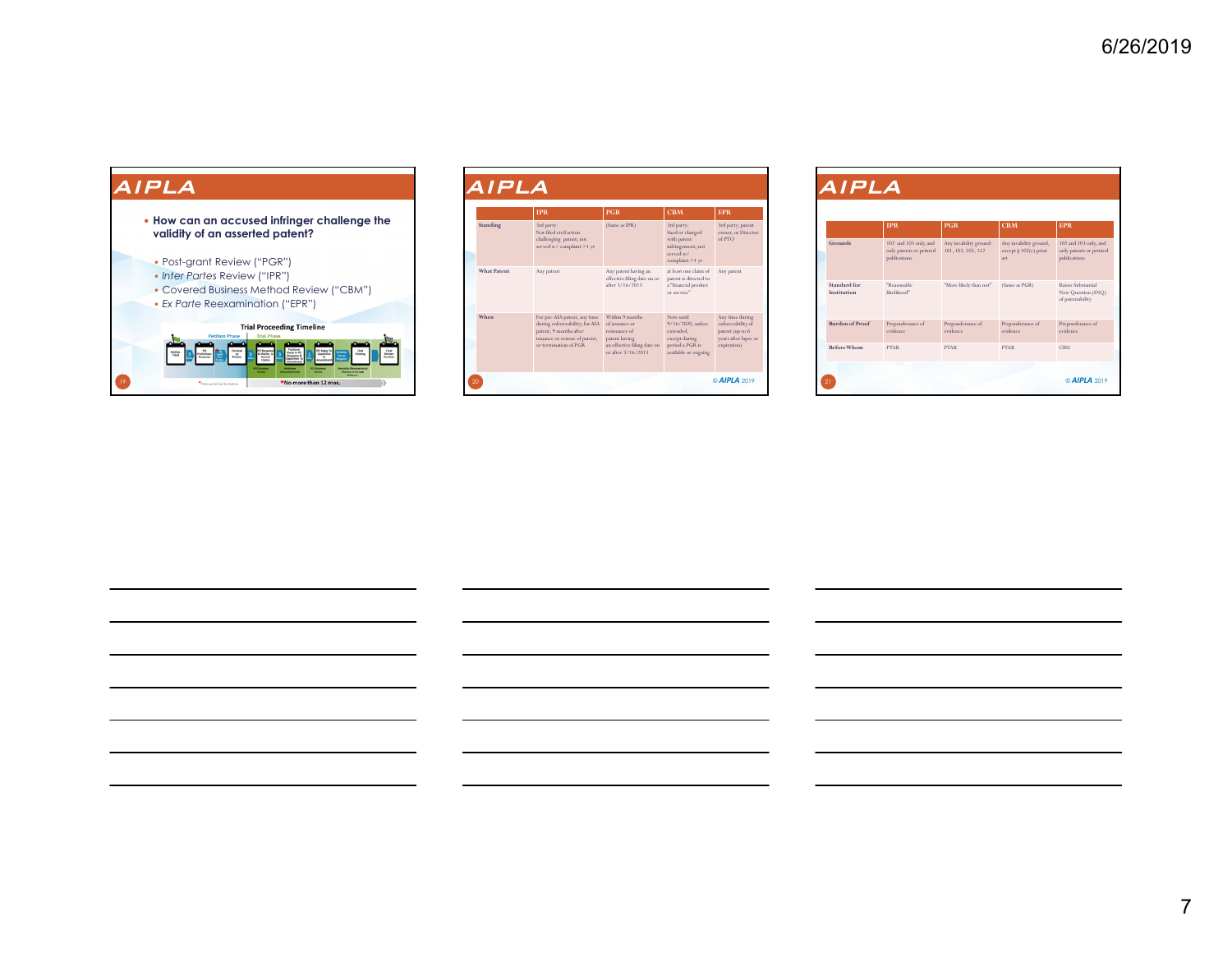|            | <b>IPR</b>                                               | <b>PGR</b>     | <b>CBM</b>                                                                   | <b>EPR</b>                                                          |
|------------|----------------------------------------------------------|----------------|------------------------------------------------------------------------------|---------------------------------------------------------------------|
| Anonymous  | No                                                       | N <sub>0</sub> | No                                                                           | Yes                                                                 |
| Estoppel   | Issues raised or<br>reasonably could have<br>been raised | (Same as IPR)  | PTAB: raised or<br>reasonably could have<br>raised<br>District Court: raised | None                                                                |
| Appeal     | <b>Both parties</b><br>may appeal to<br>Federal Circuit  | (Same as IPR)  | (Same as IPR)                                                                | Only patent owner<br>may appeal to PTAB<br>then.<br>Federal Circuit |
| Settlement | Yes                                                      | Yes            | Yes                                                                          | No.                                                                 |

## AIPLA Advantages of IPR, PGR, CBM Cost: 1/10 of litigation cost in the district court • Speed: 12 months to conclude after institution • Effect: Cancel or narrow claims • Much higher success rate: No presumption of validity Preponderance of evidence vs. clear & convincing evidence Administrative judges vs. jury

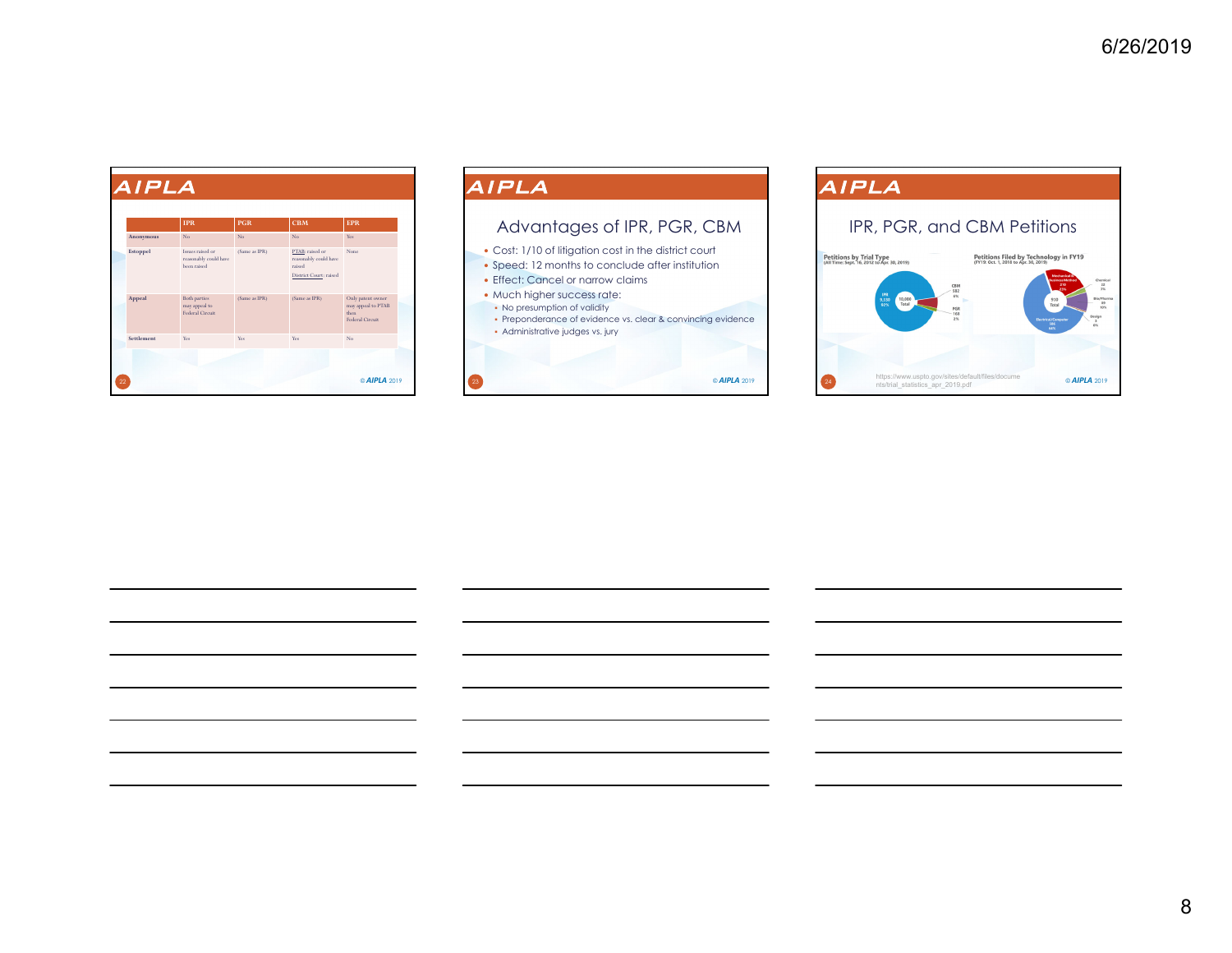



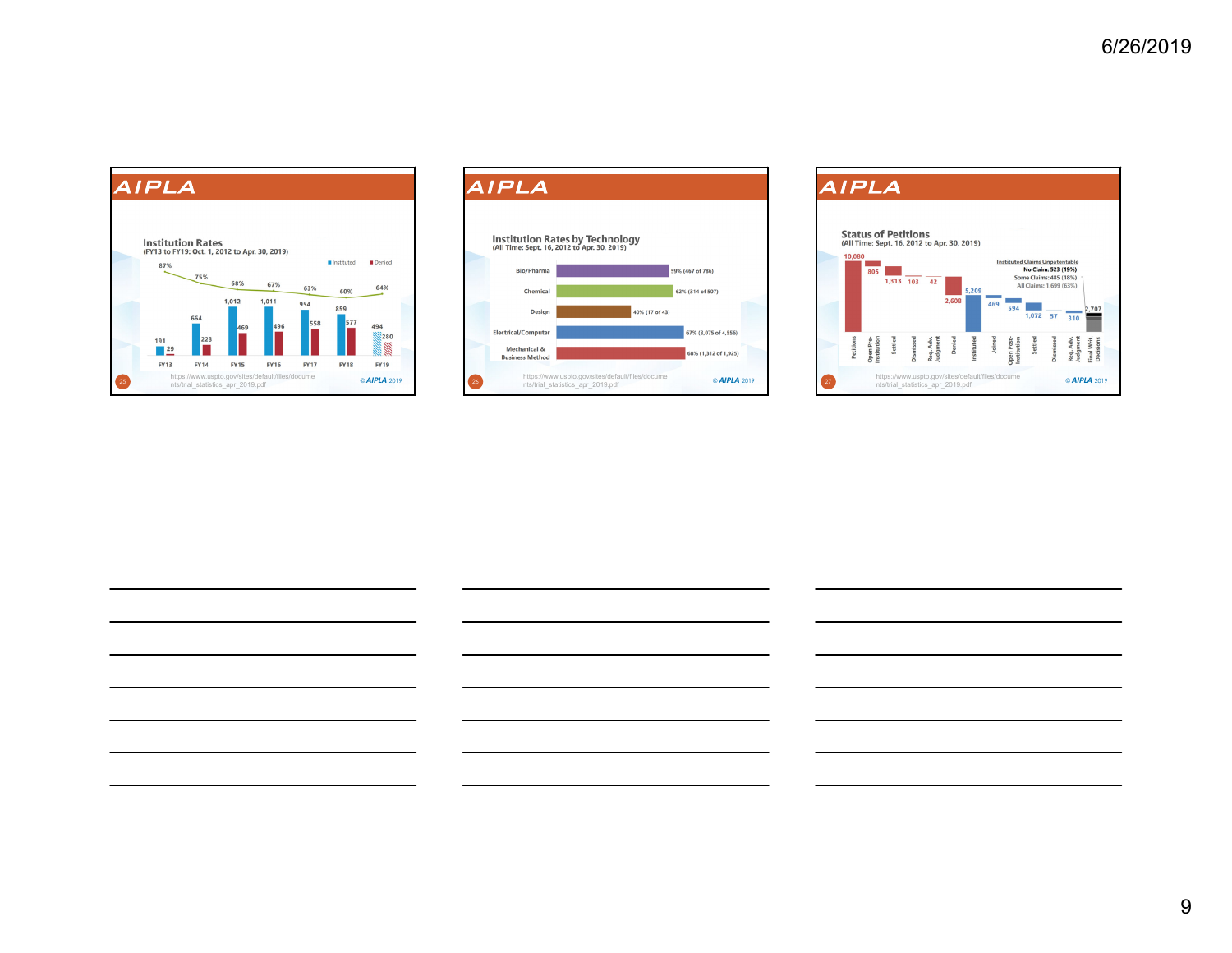

| AIPLA                                                                                        |             |              |  |
|----------------------------------------------------------------------------------------------|-------------|--------------|--|
|                                                                                              |             |              |  |
| Ex Parte Reexamination                                                                       |             |              |  |
|                                                                                              | 4731        | 34%          |  |
|                                                                                              |             | 13178        |  |
| a. No. granted                                                                               | 12042       | 91%          |  |
| (1) By examiner                                                                              | 11891       |              |  |
| (2) By Director (on petition)                                                                | 151         |              |  |
| h No denied                                                                                  | 1136        | 9%           |  |
| (1) By examiner                                                                              | 1089        |              |  |
| (2) Reexam vacated                                                                           | 47          |              |  |
|                                                                                              |             | 2272         |  |
| a. Patent owner requester                                                                    | 586         | 26%          |  |
| b. Third party requester                                                                     | 1686        | 74%          |  |
| 7. Overall reexamination pendency (Filing date to certificate issue date)                    |             |              |  |
| a. Average pendency                                                                          | 27.7 (mos.) |              |  |
| b. Median pendency                                                                           | 19.8 (mos.) |              |  |
| https://www.uspto.gov/sites/default/files/documents/ex<br>parte historical stats roll up.pdf |             | @ AIPLA 2019 |  |

| AIPLA                                                                |       |                                                |          |      |         |
|----------------------------------------------------------------------|-------|------------------------------------------------|----------|------|---------|
| <u>Ex Parte Reexamination</u>                                        |       |                                                |          |      |         |
| 8. Reexam certificate claim analysis:                                | Owner | 3rd Party Comm'r<br><b>Requester Requester</b> | Initiate |      | Overall |
| a. All claims confirmed                                              | 6%    | 15%                                            | 0%       |      | 21%     |
| b. All claims canceled                                               | 3%    | 10%                                            | 0%       |      | 12%     |
| c. Claims changed                                                    | 20%   | 47%                                            | 0%       |      | 67%     |
| 9. Total ex parte reexamination certificates issued (1981 - present) |       |                                                |          |      | 11403   |
| a. Certificates with all claims confirmed                            |       |                                                |          | 2391 | 21%     |
| b. Certificates with all claims canceled                             |       |                                                |          | 1404 | 12%     |
| c. Certificates with claims changes                                  |       |                                                |          | 7608 | 67%     |
|                                                                      |       |                                                |          |      |         |

© *AIPLA* <sup>2019</sup> https://www.uspto.gov/sites/default/files/documents/ex\_ parte\_historical\_stats\_roll\_up.pdf

30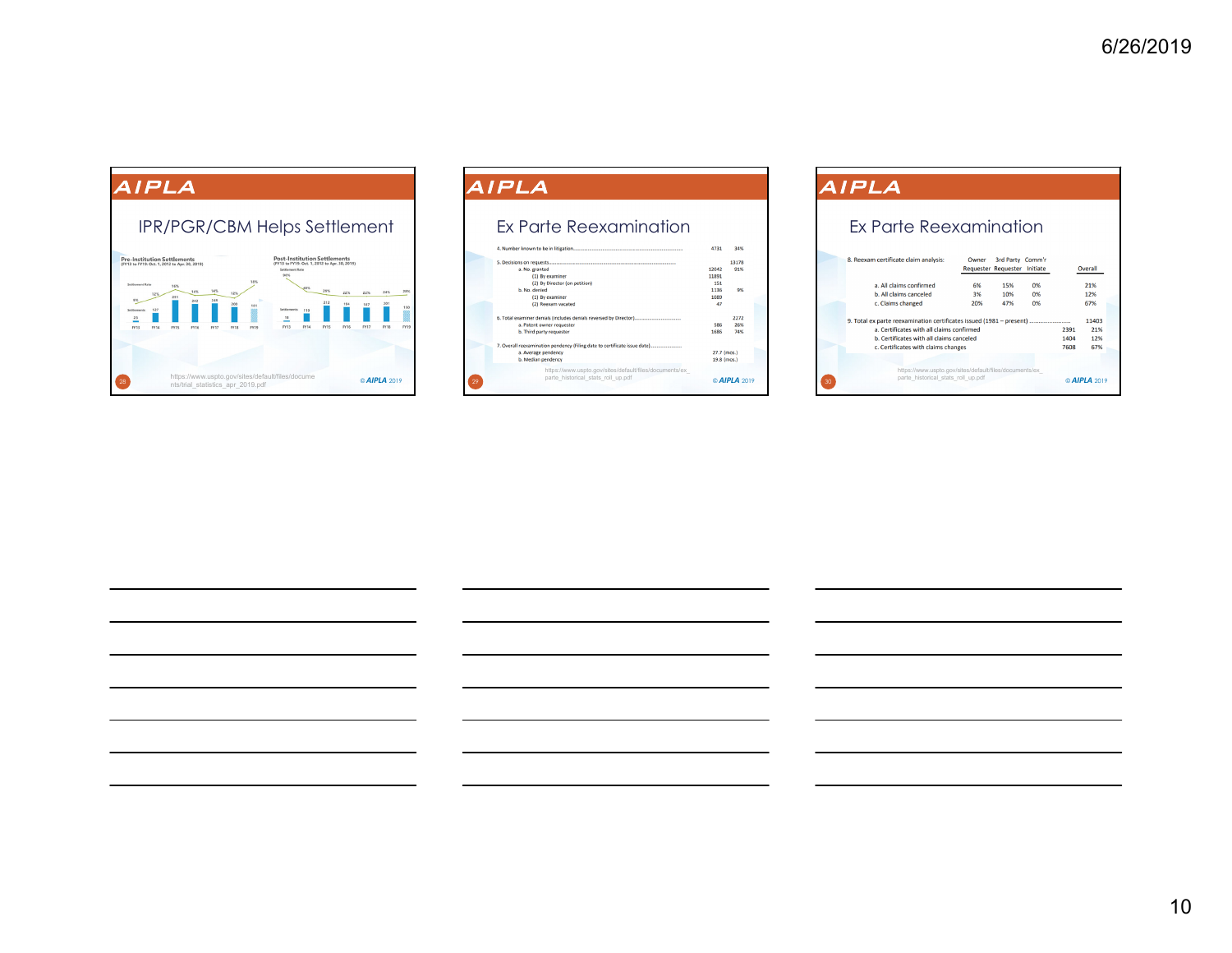## Use IPR to Force a Settlement

- Step 1: Search prior art and prepare invalidity positions: may present to the plaintiff
- Step 2: Prepare IPR petition and present to the plaintiff
- Step 3: File IPR and negotiate with the plaintiff for settlement



## AIPLA



### AIPLA Step 2: Prepare IPR Petition • Provide expert support, well-articulated motivation Don't incorporate by reference into Petition • Provide important claim constructions Clearly identify where claim elements are found in prior art **Identify all real parties-in-interest** in Petition Use annotated figures to show the similarities Annotation words added to figures are counted PETITION © *AIPLA* <sup>2019</sup>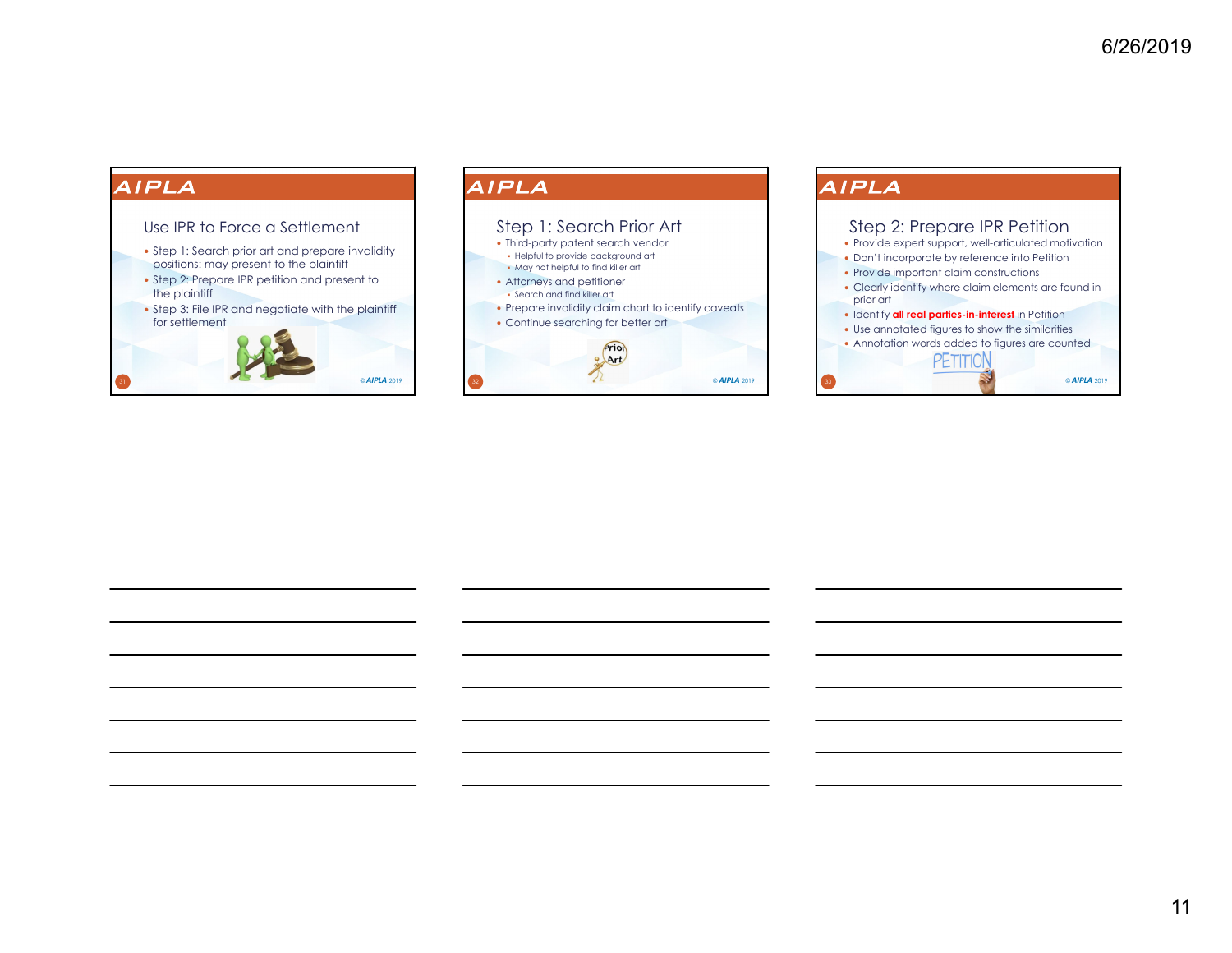

### AIPLA

## An injunction? PTAB proceeding may impact: Whether to grant an injunction Whether to stay the entry of an injunction pending appeal Responding to Threat of Injunction © *AIPLA* <sup>2019</sup>

### AIPLA

### Asymmetrical Discovery Burdens

- Petitioner: much more time locating experts and preparing arguments, evidence, and declarations in support of the petition
- Patent owner: much less time to conduct all discovery, prepare claim amendments, draft declarations, and submit patent owner response